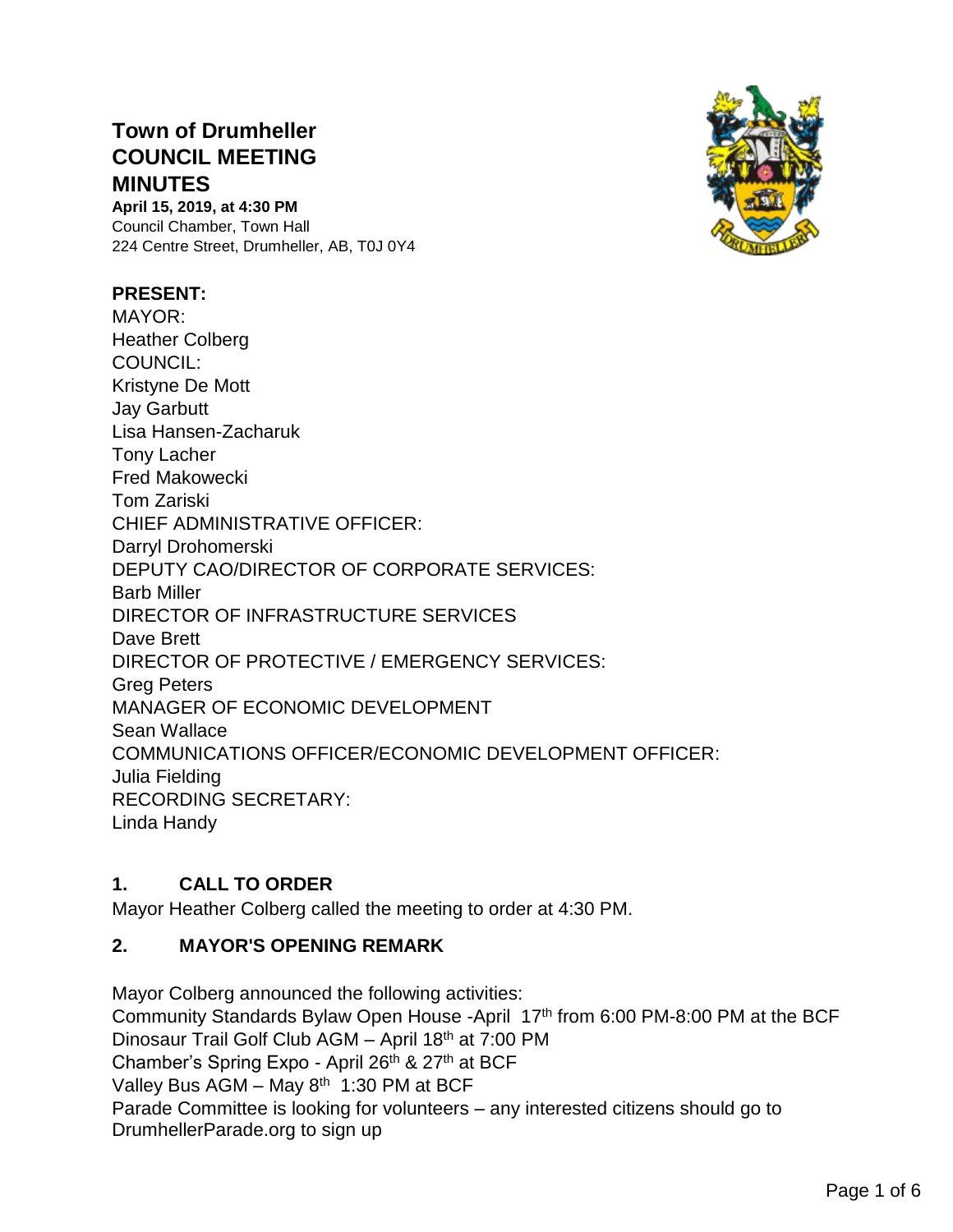Regular Council Meeting Minutes April 15, 2019

Mayor Colberg thanked the organizers of the Volunteer Appreciation Event and all the residents who participated in the 20-20 challenge to clean up the community.

Councillor J. Garbutt advised that he attended the Dinner and Reception with the President of the Red Deer University and the Board of Governors. He further advised that they had a tour of their newly constructed \$88M Canada Game Centre.

# **3. ADOPTION OF AGENDA**

**MO2019.67** Hansen-Zacharuk, Lacher moved to adopt the agenda as presented. Carried unanimously.

### **4. MINUTES**

### **4.1. ADOPTION OF REGULAR COUNCIL MEETING MINUTES**

4.1.1. Regular Council Meeting Minutes of April 1, 2019

**MO2019.68** Lacher, DeMott moved to adopt the Regular Council Meeting Minutes of April 1, 2019 as presented. Carried unanimously.

### **4.2. MINUTES OF MEETING PRESENTED FOR INFORMATION**

### **4.3. BUSINESS ARISING FROM THE MINUTES**

#### **5. DELEGATIONS**

### **6. REQUEST FOR DECISION REPORTS**

#### **6.1. CAO**

### **6.1.1 2019 Capital Budget Approval**

D. Drohomerski provided an overview of capital priorities as follows:

Downtown Plaza–Washrooms / hardscaping / etc. / sound system (Elks site) - \$60,000; Computer Services (IT upgrades to server/Microsoft licensing/telephones) - \$182,000;

Communication Upgrade – TownApp - \$15,000

Fire Equipment – \$50,000

Fire Hall – lockers - \$12,000

Fire Vehicles – Ladder pumper increased to \$1.1M (tender to go out in 2019) and Fire Chief Truck replacement - \$50,000

Flood Mitigation (dyke construction and update to be provided in the early summer)

Town Hall Vehicle (Development Officer / Economic Development) - \$40,000

Heavy Duty Equipment (Portable Compressor) - \$510,000

Salt Shed (asphalt floor) - \$25,000

Street Rehabilitation Program increased to \$1M

Bridge 11 (grant dependent) - \$1.6M

Runway Lighting replacement (grant dependent) - \$142,000

Pen Booster Station – water booster station for the Penitentiary needs replacing start work with engineering this year and construction next year and cost sharing with Province - \$100,000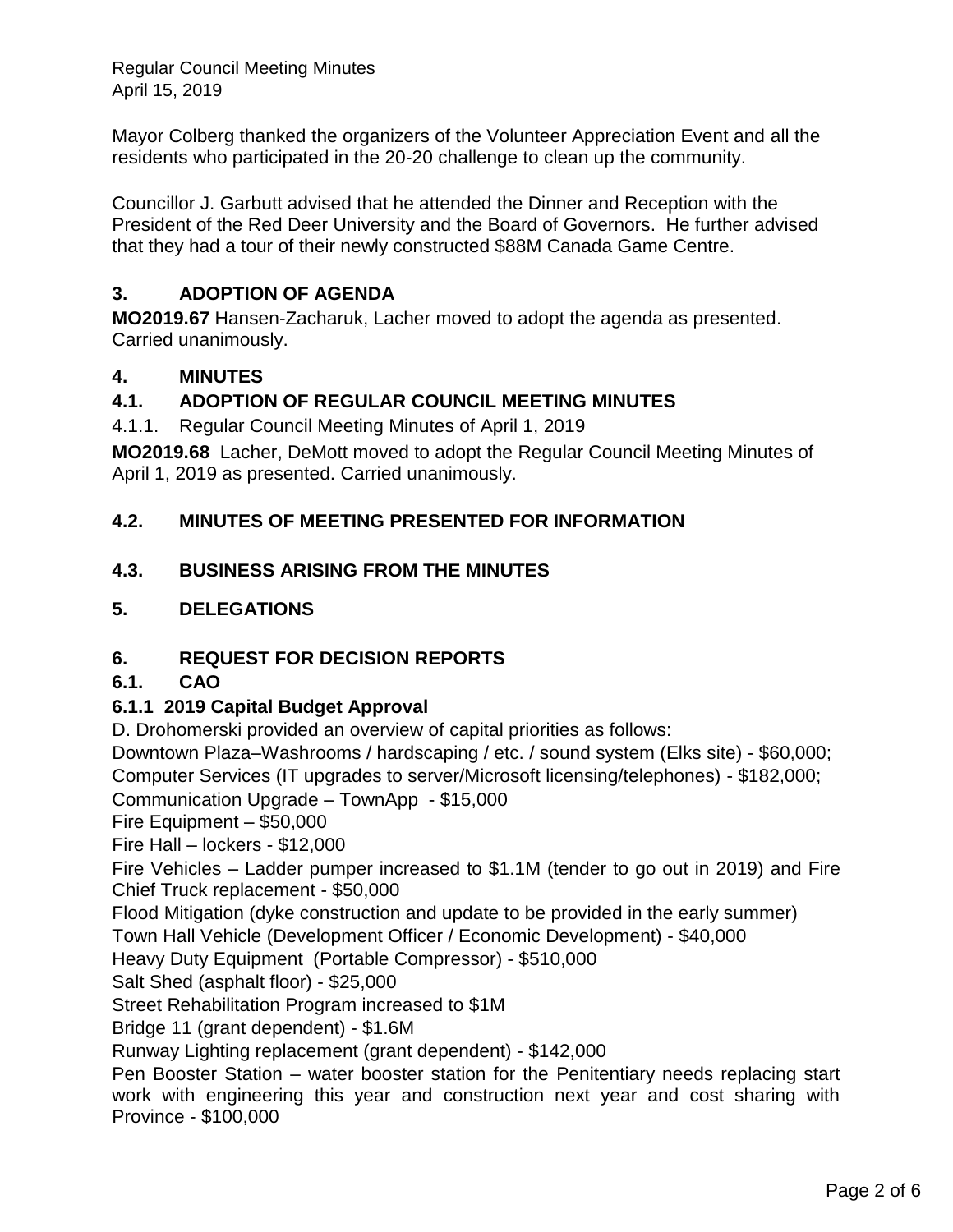Regular Council Meeting Minutes April 15, 2019

Watermain Replacement / Valves in downtown core - \$415,000

ShopA Bulk Water Station Relocation(near WTP);move out of residential area-\$200,000 Replace one HVAC Unit at WTP this year; and two each year thereafter - \$91,000;

Under Year 2020–WTP / WWTP Optimization Engineering and Design treatment of backwash water and sludge from WTP (dependent upon Environment's directive on backwater discharge to river) – need to allow for \$4M;

Nacmine Forcemain (grant dependent) \$1.4M (needs replacement due to aging – bypass under Newcastle);

Nacmine Sewer Lines are on the radar for replacement (freezing due to lines being shallow) – currently they are flushed more regularly - \$1.5M (grant dependant);

Cemetery – Phase 3 /fencing / landscaping - \$75,000;

Elks Club Demolition (completed at \$70,000);

Aquaplex Change Room(carry forward from last year) and Air Handling Unit - \$438,500; Arena – Zamboni - \$130,000;

Tree Spade (the Town can manage their own work) - \$30,000;

Washrooms at the Hoodoos (relocating washrooms from west end of parking lot to east end to allow for dedicated space for vendors) - \$15,000;

Spray Park \$50,000 design this year as per Council's direction and \$250,000 next year;

Dog Park Fencing - \$15,000; construct another one in 2020.

Dinosaur Rex – listed as a donation - \$50,800;

Fitness Equipment Replacement at BCF - \$30,000;

Ceiling Mounted Basketball Nets at BCF - \$65,000

New Pickleball Nets at BCF - \$5,000

Councillor T. Zariski asked that dollars be assigned for BCF for drop down curtains and flooring for the fieldhouse next year.

D. Drohomerski stated that Administration is seeking adoption of the 2019 Capital Budget and subsequent five (5) year capital plan. The 2019 Capital Budget equates to \$21,452,020 (\$26.9-2018) of which:

- \$12,098,120 (\$10.67 – 2018) are funded projects carried forward (work in progress) from 2018;

- \$1,117,000 (\$5.8 – 2018) are unfunded projects carried forward (\$142k airport runway, \$975k Bridge 11); and

- \$1.765,000 (\$4.7 – 2018) are new, unfunded projects (\$265k Bridge 11 and \$1.5M Nacmine Forcemain)

**MO2019.69** Hansen-Zacharuk, Zariski moved to approve the 2019 Capital Budget as presented.

Councillor J. Garbutt asked if the reserve funding for future years meet terms of the Town's Capital Financing Strategy in order to fund the capital purchases? B. Miller explained based on amortization and if the grants are approved, she is confident that future capital replacements and growth of reserves is possible. She needs to rework the numbers in light of grant approval in the amount of \$55M for flood mitigation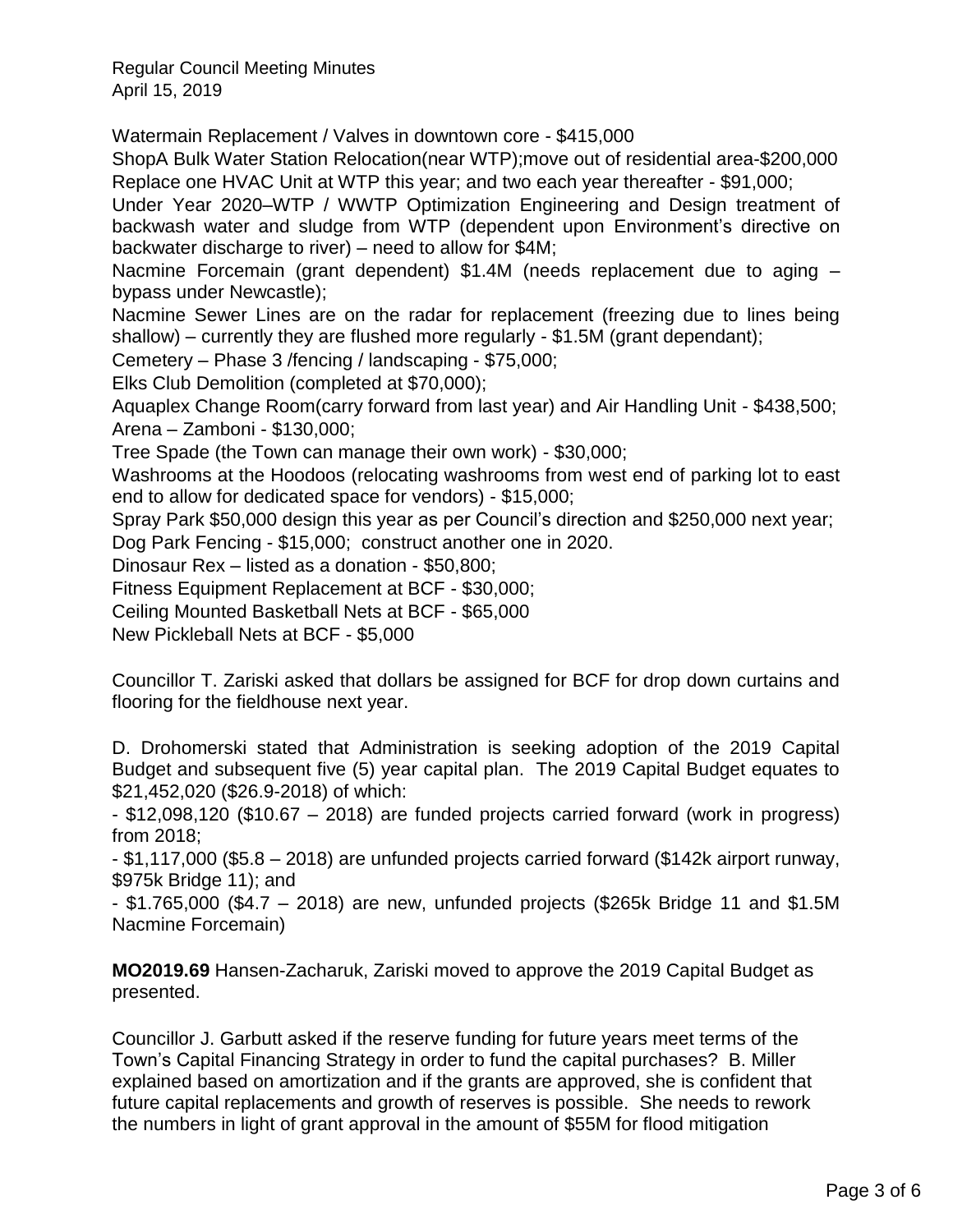Vote on Motion: Carried unanimously.

## **6.1.2 Multi-Year Capital Budget Approval**

**MO2019.70** Lacher, Garbutt moved to approve the Multi-Year Capital Budget as presented. Carried unanimously.

#### **6.1.3 AUMA Resolution – Electricity Price Imbalance**

D. Drohomerski explained that resulting from a recent presentation to Council by ATCO Electric, it became shockingly clear that transmission and distribution costs by the companies responsible for the wires to bring electricity to your home are significantly imbalanced depending on where you live in the Alberta ATCO service area customers are paying higher costs than customers within the Fortis, EPCOR and ENMAX service areas because ATCO has a large geographical area. He explained that if the service area is large and sparsely populated, one kilometer of distribution line may only serve a few customers where in an urban centre, one kilometer of line serves a larger number of customers and the distribution portion of their bills are significantly lower. Energy delivery charges encroach upon 70% of a customer's total bill for the sum of the two components: transmission and distribution charges.

He summarized by explaining that as the electrical grid for Alberta ultimately operates as a single entity, it is reasonable to distribute those costs equally across the Province. The current system unfairly financially penalizes rural communities that literally are on the border between urban providers.

**MO2019.71** Hansen-Zacharuk, Makowecki moved that:

**WHEREAS,** the electricity price imbalance results from the cost of transmission and distribution of electricity to customers across Alberta. Imbalanced electricity prices which are becoming extraordinarily high in some service areas are regulated by the Alberta Utilities Commission (AUC) for residential, farm and commercial customers in rural and urban areas.

**WHEREAS,** In 2018, monthly transmission charges paid by the average residential customer with 600 kWh of consumption ranged from \$19.75 (in EPCOR's service area) and \$24.82 (in ATCO's service area).

**WHEREAS,** In 2018, monthly distribution charges paid by the average residential customer with 600kWh of consumption ranged from \$21.58 (in ENMAX's service area) to \$81.24 (in ATCO's service area).

**WHEREAS "***distribution and transmission rates may be different in each area of the Province because they incur different costs to build, operate and maintain their system depending on how big the system is, how new it is and how many customers are sharing the cost. A distribution company that serves rural areas will cost more than a system that serves urban areas because the utility has to build, operate and maintain more poles, wires and facilities to serve each customer*" (Alberta Utilities Commission);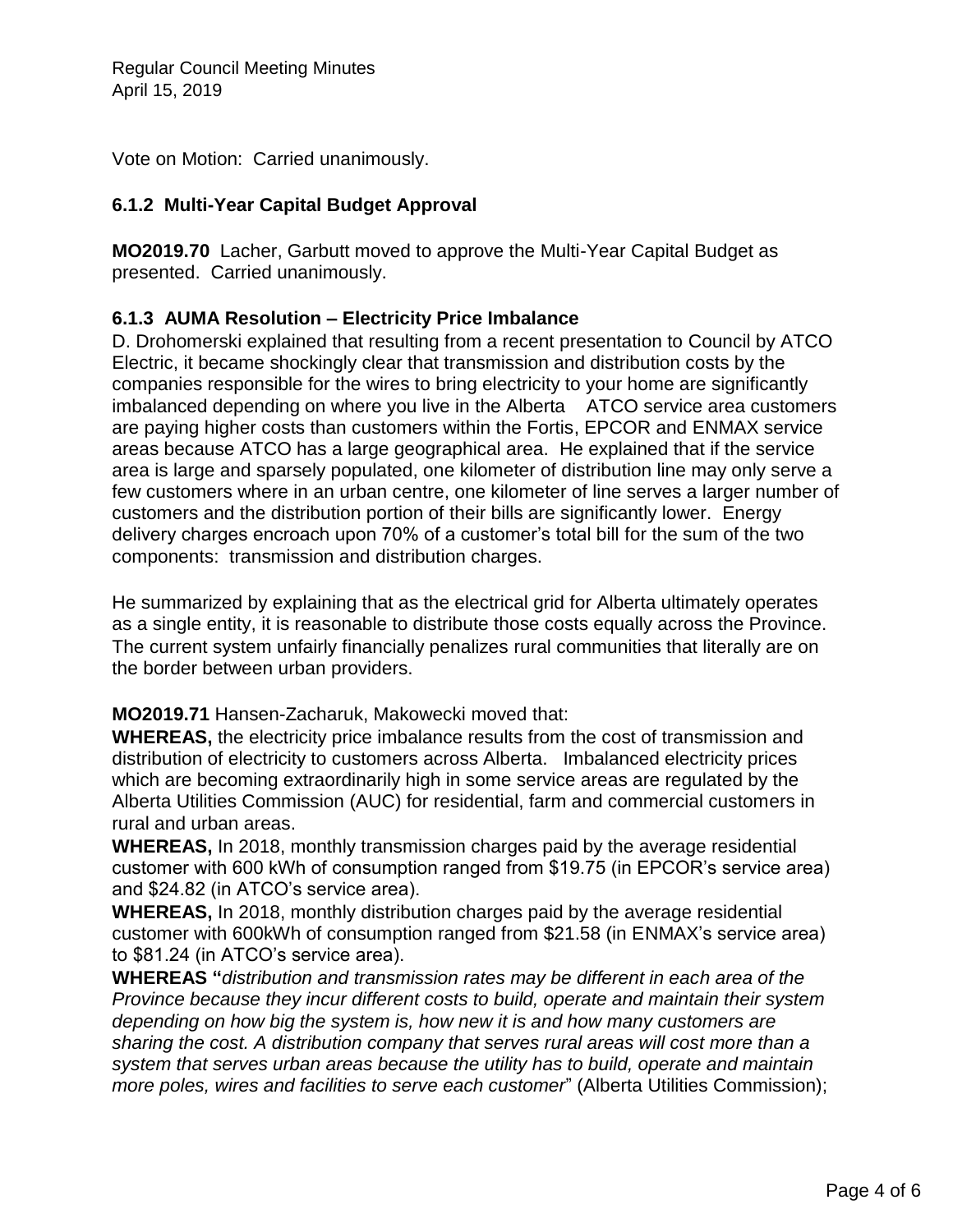**IT IS THEREFORE RESOLVED THAT** the Province implement "*a modernized electrical system that has reasonable and predictable prices*" as stated on their website *Powering Alberta's Future*: [https://www.alberta.ca/electricity-reform.aspx.](https://www.alberta.ca/electricity-reform.aspx)

**FURTHER BE IT RESOLVED THAT** the AUMA lobby the AUC on behalf of municipalities to reduce the imbalance of electricity pricing for transmission and distribution charges across the Province.

#### **Carried unanimously.**

# **6.2. DEPUTY CAO / DIRECTOR OF CORPORATE SERVICES**

6.2.1 Revisit 2019 Unfunded Priorities (resulting from large surplus) (tabled)

**MO2019.72** Zariski, Hansen-Zacharuk moved to table Item 6.2.1. Carried unanimously.

### **6.3 DIRECTOR OF INFRASTRUCTURE SERVICES**

### **6.4 DIRECTOR OF EMERGENCY / PROTECTIVE SERVICES**

### **6.5 REVIEW OF STRATEGIC BUSINESS PLAN WORK PRIORITIES**

6.5.1 Downtown Plaza Phase 1.5

D. Brett provided the following update: The Town will be developing a stage, placing vendor sheds, decorative plantings, constructing washrooms, and placing vendor sheds and barricades on the former Elks site. A draft plan will be prepared by the end of the week. It is the Town's intent to use the area for a year round plaza for all events including the Festival of Lights.

Councillor T. Zariski requested that residents on 1<sup>st</sup> St. E be contacted for input. D. Brett stated that he will contact the adjacent property owners. Councillor L. Hansen-Zacharuk requested that the design of the stage – which includes the speaker system – to be placed so that sounds levels are away from the residential area. She also requested that the Plaza Events comply with the Community Standards Bylaw. Council also requested that the laneway be closed into the back of the former Elks to minimize safety risks and mitigate any residents' concerns, signage be installed to direct people to the Plaza, and communication posters be sent to the hotels and motels advising of events. It was noted that the Events Planner job description is being prepared.

### **7. PRESENTATION OF QUARTERLY REPORTS BY ADMINISTRATION**

### **8. PUBLIC HEARING TO COMMENCE AT 5:30 PM**

- **9. PUBLIC HEARING DECISIONS**
- **10. UNFINISHED BUSINESS**
- **11. NOTICE OF MOTION**